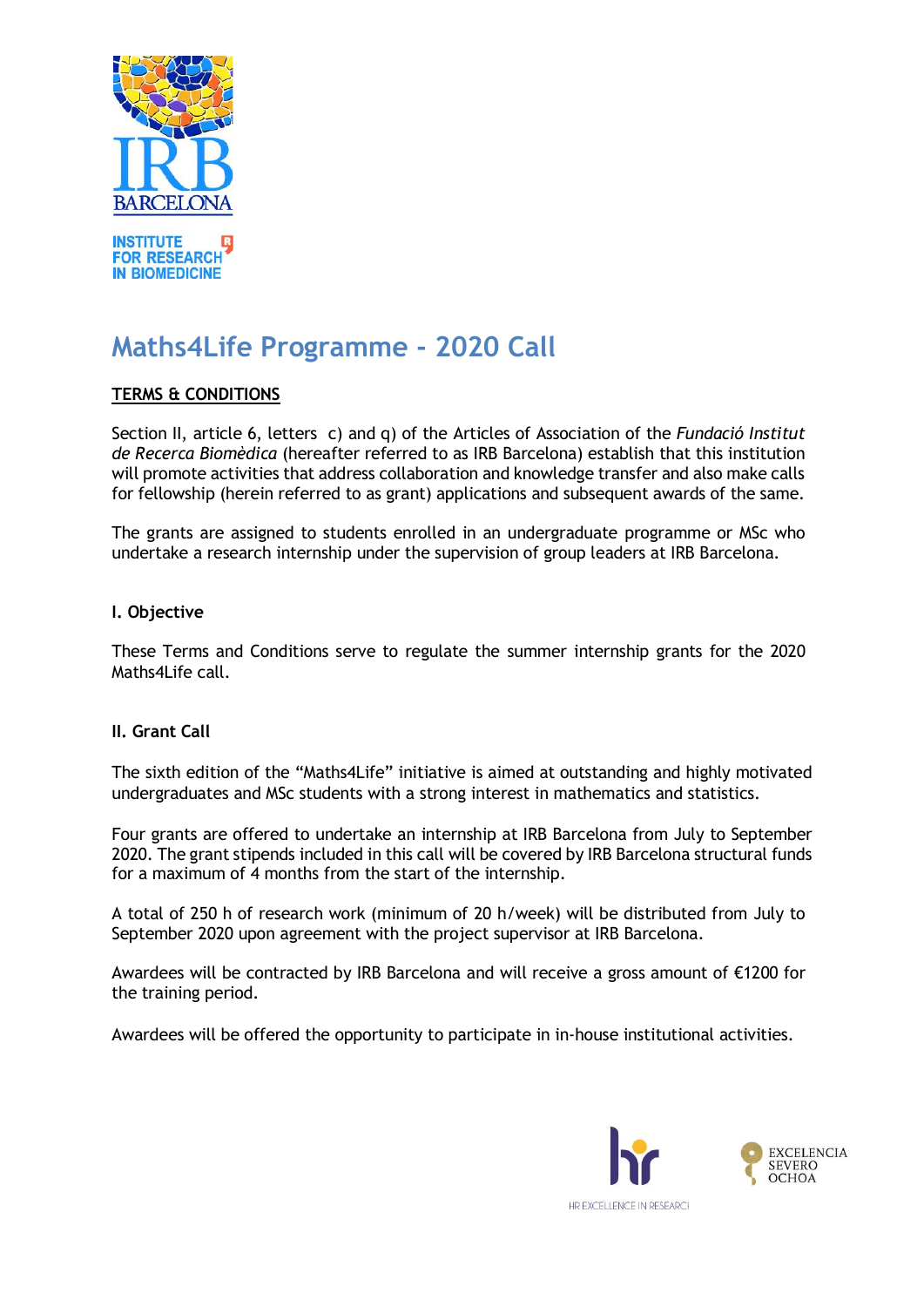



Awardees will be supervised by a group leader at IRB Barcelona (or the designated senior researcher) previously assigned and agreed with the awardee before signature of the contract. This group leader will oversee that the duties assigned to the awardee are fulfilled and will notify IRB Barcelona's Academic Office of issues affecting the undertaking of these duties or other pertinent circumstances, so that corrective measures can be taken and/or proceedings to withdraw the grant can be started.

# **III. Requirements and Selection Criteria**

1.- The Maths4Life Programme has been designed to encourage and further the training of young emerging researchers in biomedical research topics.

- Addressed to BSc students who have completed at least 120 ECTS of a BSc degree in Mathematics, Physics, Statistics, Informatics, or related areas by June 2020 and MSc students in the same fields.
- Applicants should have a sound knowledge of statistics or programming for the field of biology, chemistry or medicine,
- and a good knowledge of English.

2.- Candidates will be selected exclusively on merit, on the basis of academic records, motivation letter, as well as other criteria, such as internationalisation, previous research experience, and letter of reference. No selection criteria for positive or negative discrimination will be applied.

## **IV. Application Procedure**

Before the deadline, applicants should send the documents listed below to [phd@irbbarcelona.org](mailto:phd@irbbarcelona.org) indicating "Maths4Life candidacy" in the subject box.

- $\bullet$  CV
- A scanned copy of the student's certified Academic Record. These documents must show the grades attained in exam periods.
- Additional certificates, prizes, and recognitions
- Motivation letter
- A letter of reference from university lecturers or scientists with whom the applicant has studied or worked. Only letters with an official letterhead and signature will be accepted.

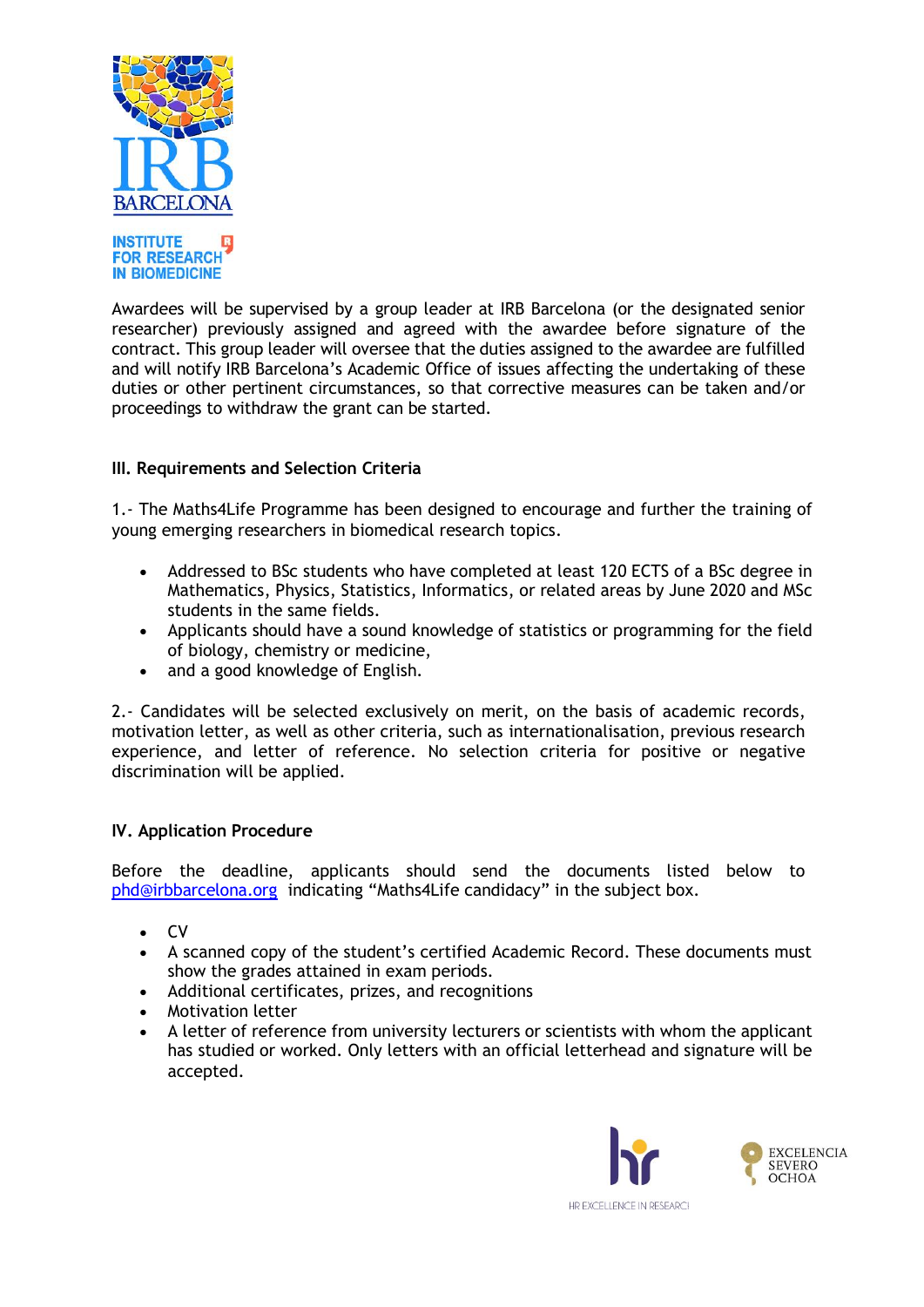

**IN BIOMEDICINE** Applicants should indicate up to two research groups in which they would like to work, in order of preference. Moreover, if they are interested in a particular research group, they should make reference to it in the motivation letter. More information on the research activities of each group can be found on the IRB Barcelona web pages.

Referees must send their letters directly to IRB Barcelona to the address: [phd@irbbarcelona.org.](mailto:phd@irbbarcelona.org) Only letters with an official letterhead and signature will be accepted. Candidates are responsible for ensuring that their referees send the letter. Applications not accompanied by this letter will not be processed.

Applicants should submit information wherever possible in English (CV, motivation letter, summary of work experience). If the certified academic record is not in Catalan, Spanish or English, applicants should also attach a translation into one of these languages.

## **V. Selection**

After the application deadline:

1. A Review Board comprising IRB Barcelona group leaders and members of the IRB PhD Advisory Committee will draw up a preliminary list of candidates.

2. Group leaders may interview the invited candidates and will make a final selection.

3. Applicants can follow the status of their application upon request to the email [phd@irbbarcelona.org](mailto:phd@irbbarcelona.org)

4. Applicants who have not been successful but have received a positive evaluation will be put on a waiting list to cover possible renunciations and future positions.

## **VI. Calendar**

**29 April 2020** - Call opening **29 May 2020** - Call deadline and preselection of the candidates **June 2020** – Notification sent to successful candidates

Summer internships start as of 1st July 2020.

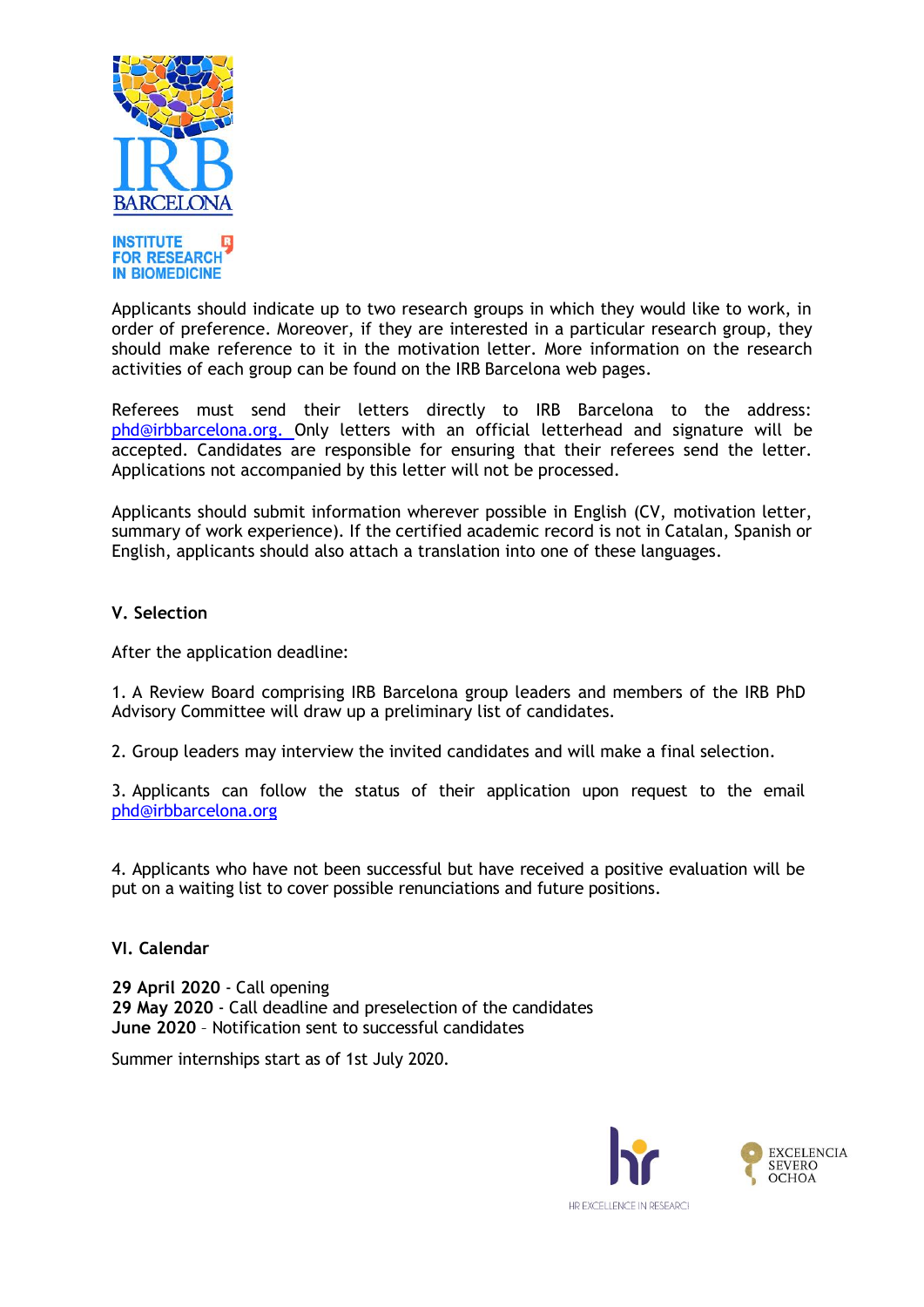

At the end of the internship, each student must prepare a summary report and send it to both the IRB Barcelona Academic Office at [phd@irbbarcelona.org,](mailto:phd@irbbarcelona.org) as well as to the project supervisor.

# **VII. Communication of Grant Award**

1. Selected candidates will be informed of the grant award via email. After acceptance of the grant, awardees will receive detailed information.

## **VIII. Rights of Awardees**

- 1. To be provided with the necessary assistance to perform their studies and research activities. They will have a tutor who will provide assistance during their internship at IRB Barcelona.
- 2. To have their intellectual and industrial property rights regulated by the work contract with IRB Barcelona.
- 3. To have employment and Social Security rights derived from the formal employment contract with IRB Barcelona.
- 4. To exercise intellectual property rights derived from their training activity in accordance with their contribution, as established in the Intellectual Property Law, Royal Decree 1/1996, 12 April. These rights will be independent, compatible and accumulative with other rights that may arise from the research developed, without negatively affecting the rights of the joint effort when the awardees participate in or are associated with a joint research project.
- 5. To have possible industrial property rights regulated by Patent Law 24/2015, 24 July, and Royal Decree 55/2002, 18 January, governing the exploitation and license of rights on discoveries made in public research organizations. Said rights will not be linked to the grant.

## **IX. Responsibilities of Awardees**

- 1. To fulfil the terms and conditions established in this call.
- 2. To perform their research activity under the supervision of a project supervisor at IRB Barcelona while the grant is effective. In addition, they must perform the activities

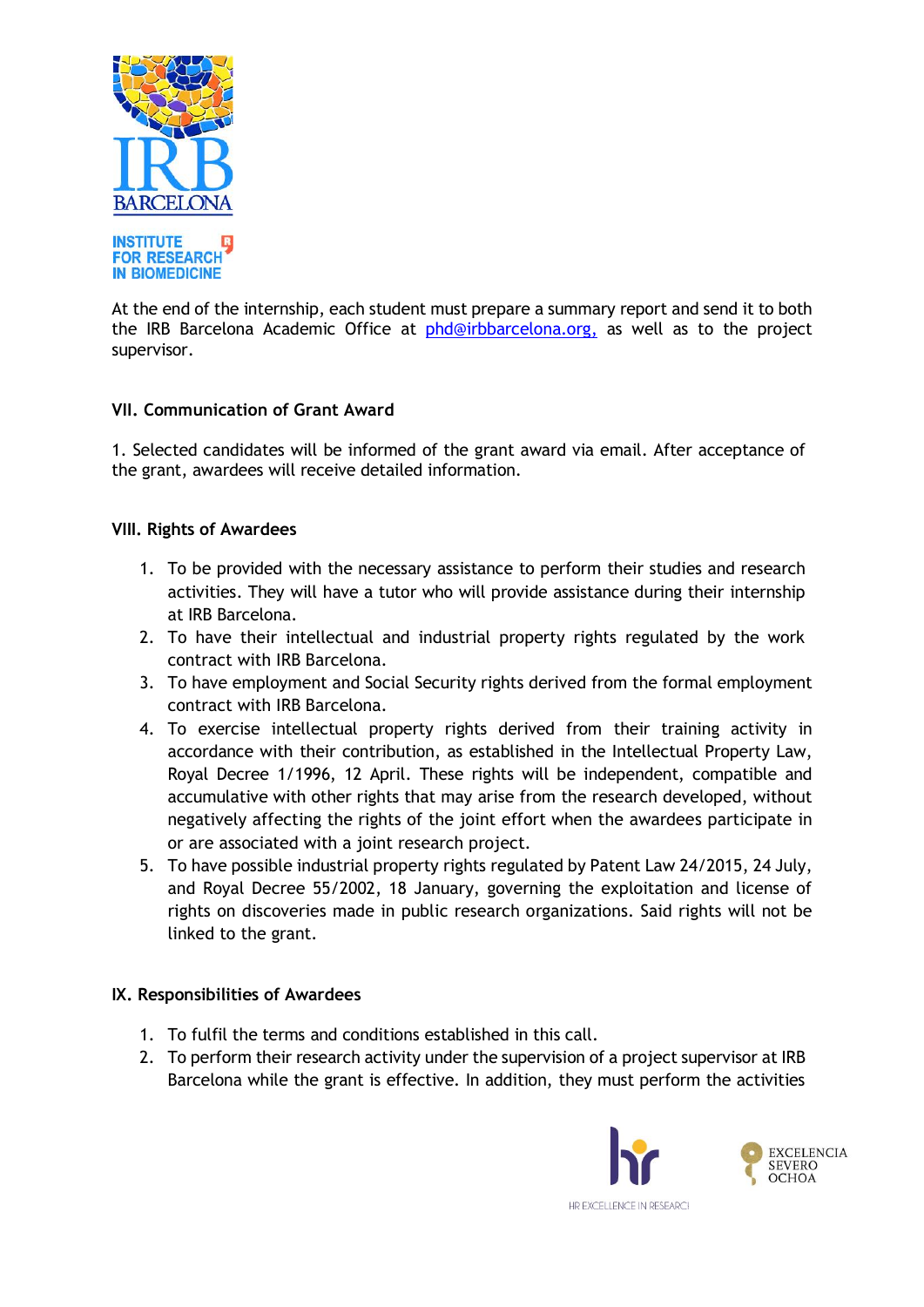



foreseen in the research training and specialisation programmes of the Institute, as well as satisfactorily fulfil the objectives of the training programme.

- 3. To comply with the internal regulations of IRB Barcelona, particularly regarding working conditions and the prevention of occupational risks.
- 4. To inform IRB Barcelona in advance of articles that carry their names and that are published in scientific journals.
- 5. To undertake the duties that correspond to them as a result of being contracted by IRB Barcelona, as well as those associated with inclusion in the Social Security System.
- 6. To inform IRB Barcelona if they receive other grants or funding.

## **X. Termination of Grants**

The grants will be revoked in the case that the awardee has withheld or falsified information. The grant will also be terminated if the awardee does not fulfil the responsibilities described in point IX.

## **XI. Incompatibility**

Awardees will be devoted exclusively to the research or technical training and specialisation activities defined in this call. The grants included in this call are not compatible with any other type of grant or fellowship from other public or private organisations.

## **XII. Data Protection**

In accordance with Regulation (EU) 2016/679 (General Data Protection Regulation), Organic Law 3/2018 of December 5, and other applicable regulations governing personal data protection, any personal data provided by applicants will be incorporated into the Academic file of IRB Barcelona, for which the Institute is the data processor. The purpose of keeping such data is to manage our relationship with applicants. Applicants may exercise the rights of access, rectification deletion, opposition, transfer and expiry, as well as limitation in data processing of said information by contacting the Institute at the following e-mail address: dataprotection@irbbarcelona.org, or by writing to the following postal address: C/ Baldiri Reixac, 10, 08028, Barcelona.